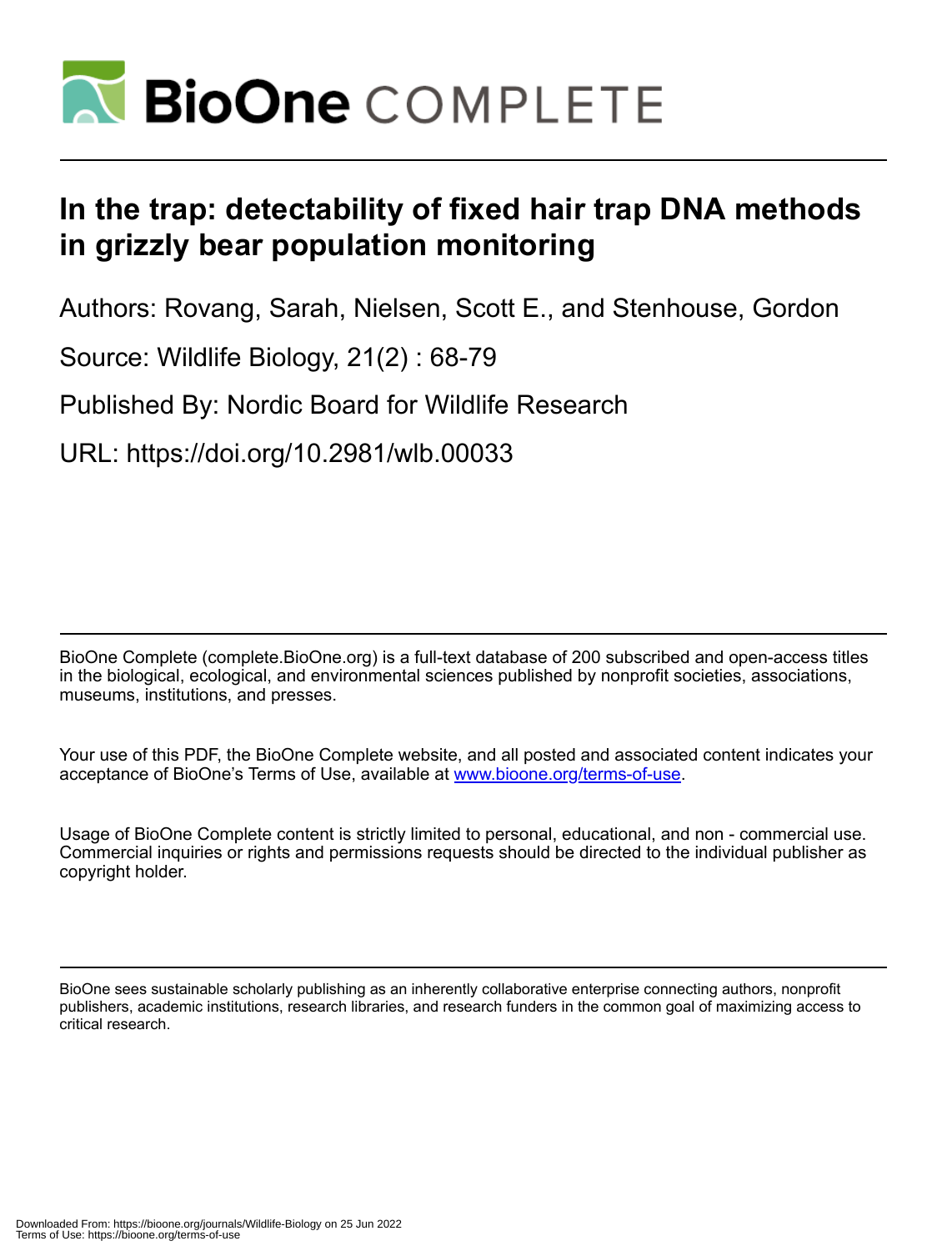# **In the trap: detectability of fixed hair trap DNA methods in grizzly bear population monitoring**

#### **Sarah Rovang, Scott E. Nielsen and Gordon Stenhouse**

*Sarah Rovang (rovang@ualberta.ca) and S. E. Nielsen, Dept of Renewable Resources, Univ. of Alberta, 751 General Services Building, Edmonton, AB, T6G 2H1, Canada. – G. Stenhouse, Foothills Research Inst., Box 6330, Hinton, AB, T7V 1X6, Canada* 

A significant challenge to monitoring wildlife that are secretive, wide ranging, and at low densities is the need to achieve adequate detection rates. Knowledge of spatial patterns in occupancy and the spatial and/or temporal patterns in detectability allows for stratification of traps and improved detection rates. This study investigated how local variation in habitats affected the detectability of grizzly bears in west–central Alberta when monitored with a fixed DNA hair snag design. Bear hair samples were collected in 2011 at 60 sites across 1500 km<sup>2</sup> over six sessions, each 14 days in length, between June and August. Microsatellite analysis of hair samples revealed grizzly bear detections at 25 of 60 sites and 21 individual bears. We investigated occupancy and detectability of grizzly bears at the patch and landscape scales using detection histories and program PRESENCE. At the patch scale, grizzly bear detection was highest when sites were placed near streams with clover and in intermediate levels of forest crown closure. At the landscape scale, probability of detection increased near streams and oil and gas wellsites, especially when food resources and wellsite density in the surrounding area was low. Our results highlight the importance of considering local food resources and habitat conditions during placement of fixed DNA hair snag sites. Detectability was not found to vary over time, suggesting that sampling in west–central Alberta can occur at any time between June and August.

Capture–mark–recapture methods (CMR) are the most frequently employed approach for estimating wildlife population size (Nichols 1992, Pradel 1996, Long 2008). CMR methods have been effectively adapted for noninvasive survey techniques (Taberlet and Luikart 1999, Mills et al. 2000, Waits and Paetkau 2005, Lukacs and Burnham 2005), such as the use of track stations, scat surveys and hair traps. Such approaches are ideally suited for monitoring measures of occupancy, distribution, and population size of rare and hard-to-detect species because they do not require the animals be caught (Taberlet et al. 1999).

CMR approaches have, however, a number of technical challenges. For detection-nondetection data the failure to detect a species does not mean the species was not present (Kery 2002, MacKenzie et al. 2002, Tyre et al. 2003). One must instead include the probability of detecting a species to estimate unbiased occupancy rates (MacKenzie et al. 2002, Stauffer et al. 2002, Tyre et al. 2003, Wintle et al. 2004). A successful CMR survey also requires that researchers maximize the probability that a species is detected while minimizing differences in individual detection rates (Long 2008). Maximizing detection rates at reasonable costs is a challenge for many monitoring programs because detectability depends in part on population density, sampling approaches, and effort (Gu and Swihart 2004). Detectability can also be influenced by local landscape and habitat features, such as steep terrain and dense cover (Nupp and Swihart 1996, Mancke and Gavin 2000, Odell and Knight 2001, MacKenzie 2006). As a result, low detectability rates can result from species that exist at small population sizes or at low densities, and/or that occur in habitats that interfere with their detection. Although numerous studies have used detection-nondetection data to examine the relationship between habitat characteristics and occupancy (Connell 1961, Hinsley et al. 1995, Brown et al. 1996, Buckland et al. 1996, Odom et al. 2001, Scott et al. 2002), few studies have specifically explored the relationship between habitat covariates and detection. Those that have explored this relationship have focused on amphibians (Bailey et al. 2004a, b), birds (Conway et al. 2004, Alldredge et al. 2007, Nadeau et al. 2008, Conway and Gibbs 2011), small mammals (O'Connell et al. 2006), ungulates (Krishna et al. 2008), and plants (Chen et al. 2009).

A large carnivore species that would benefit from such knowledge is the grizzly bear *Ursus arctos*, which was listed as a threatened species in Alberta in 2010. Reliable and precise estimates of grizzly bear populations have resulted from traditional hair trap survey designs that move sites between sampling sessions (Taberlet et al. 1999, Mowat and Strobeck 2000, Poole et al. 2001, Proctor et al. 2004, Kendall et al. 2008, Boulanger et al. 2006), often by random placement or in response to anticipated grizzly bear movements or habitat use. This strategy is, however, effort-intensive and thus costly making its use in long-term population monitoring implausible. Fixed (permanent) sample plots in hair trap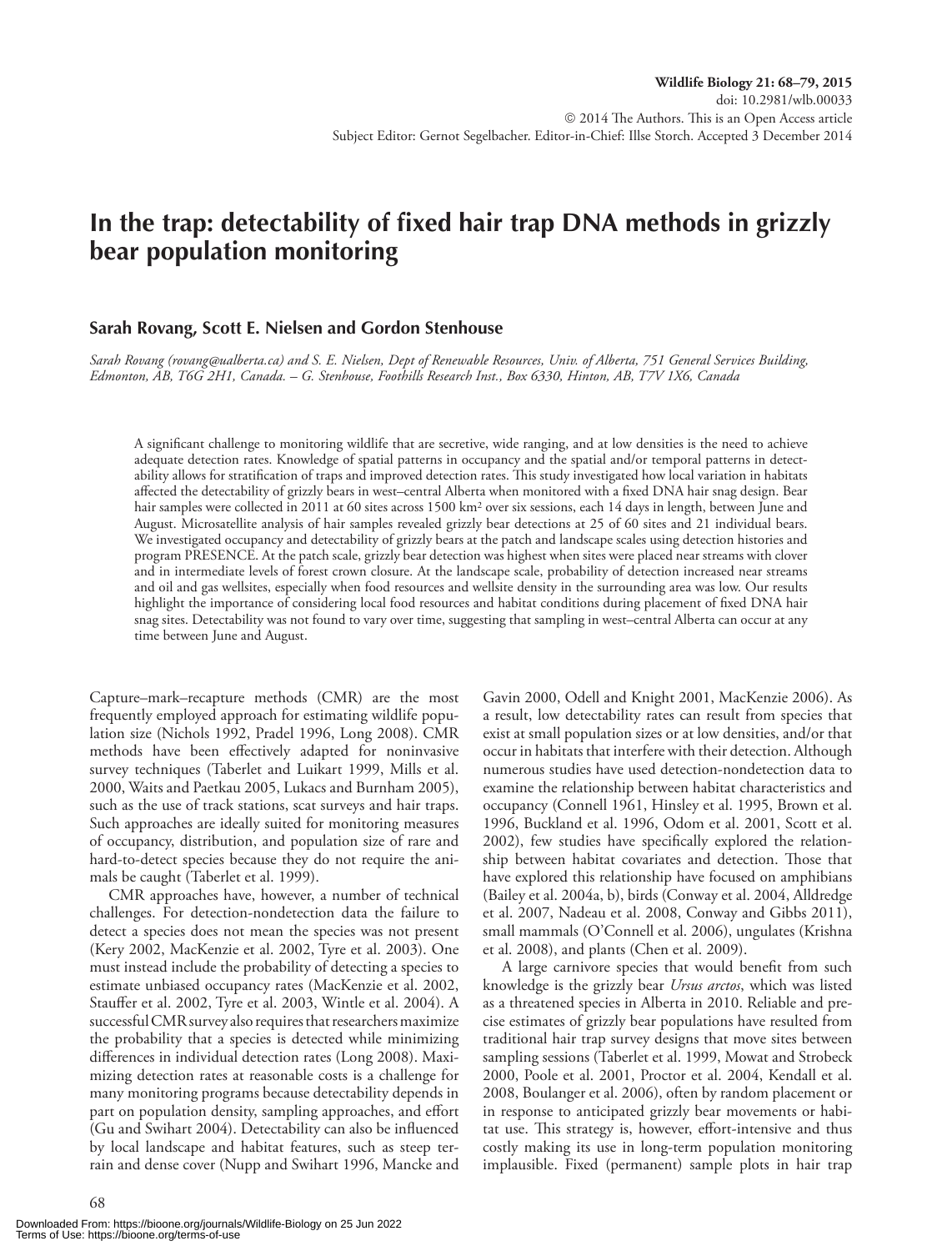survey designs may offer an alternative that lowers costs while retaining the ability to detect population trends (i.e. sufficient detectability). Fixed hair traps have already had success in wildlife management as a modified method for surveying problematic brown bears at specific survey locations (Kopatz et al. 2013). In Alberta, grizzly bears are secretive, wide-ranging, and occur at low densities, making them difficult to detect. Because the sampling sites are not moved, ensuring adequate detection rates and understanding temporal effects is crucial for successful implementation in longterm monitoring programs. A thorough understanding of detectability is therefore needed to make informed decisions on when and where to place sampling sites to guarantee costeffective monitoring protocol for grizzly bears in Alberta.

In particular, local factors affecting the success of grizzly bear hair trap sites need to be understood to optimize the timing and placement of fixed hair trap sites that maximize detectability. For example, sampling may be less effective during late summer because bears may alter their movement patterns in search of berries ripening during this time, which could result in reduced detectability (Poole et al. 2001). Similarly, bears are known to alter their movements to avoid encounters with humans (Gibeau et al. 2002, Nellemann et al. 2007), but they also may use roadside ditches, pipelines, and oil and gas wellsites where there is a high risk of mortality (Nielsen et al. 2006, Graham et al. 2010, Roever et al. 2010, McKay et al. 2014). Anthropogenic features and food resource availability have been important for quantifying grizzly bear habitat quality (Nielsen et al. 2010); however, it is not clear how these factors influence grizzly bear behaviour near hair trap locations. Despite its importance for effective monitoring protocol, the detectability of fixed DNA hair trap sampling methods for grizzly bears has not been addressed.

In this paper, we investigate local factors affecting the occupancy and detection of grizzly bears in west–central Alberta. Although occupancy alone is not useful for setting population recovery targets and harvest quotas of grizzly bears, it is useful for better understanding detectability, which offers a way to stratify site placement. We hypothesize that 1) hair trap sites will compete with the pulsing of seasonal foods, such as fruit, and thus detectability will decrease during hyperphagic periods in late summer; and 2) anthropogenic features such as oil and gas wellsites and forest cutblocks will positively affect detectability due to increased forage associated with these disturbed sites (Martin 1983, Waller 1992, Nielsen et al. 2004b).

### **Material and methods**

#### **Study area**

We delineated a 1500 km2 study area in the eastern foothills of the Canadian Rocky Mountains of west–central Alberta (53°15'N, 117°30'W) using a systematic grid design composed of 30 separate hexagon-shaped sampling cells each 50 km2 in size (Fig. 1). The majority of the study area overlaps a previous grizzly bear DNA inventory conducted in 2004 (Boulanger et al. 2005). In total seven grizzly bear population units have been defined in Alberta based on genetic information (Proctor et al. 2011) with this study



Figure 1. Study area in west–central Alberta comprised of 50 km2 hexagon cells, towns, and Jasper National Park eastern boundary. The location and detection-nondetection data of 60 fixed DNA sites (two per cell) are shown. A value of zero indicates no detection; a value of one indicates a confirmed grizzly bear detection.

occurring within the Yellowhead Grizzly Bear Population Unit. Proctor et al. (2011) found these population units had weak genetic fragmentation, largely due to major east–west highways in the province and limited gene flow across the Continental Divide, but there are no long-standing (several generations) isolated populations.

Elevations in the study area ranged from 936 m to 2772 m representing foothills to the east of the Canadian Rocky Mountains. Vegetation consisted of mixed forests of lodgepole pine *Pinus contorta*, black spruce *Picea mariana* and tamarack *Larix laricina* associated with wet sites; mixed aspen *Populus tremuloides*, white spruce *Picea glauca*, and open stands of lodgepole pine were associated with drier sites. Important bear foods in the area include alpine sweet vetch *Hedysarum alpinum,* buffaloberry *Shepherdia canadensis*, cow parsnip *Heracleum lanatum* and various blueberry species *Vaccinum* spp*.* (Munro et al. 2006).

Human activities in the study area include oil and gas exploration and development, mining, forestry, human settlements, and extensive recreation including the use of ATVs. Widespread linear features provided access to the study area and included roads, pipelines, seismic lines and ATV trails.

#### **DNA sampling and analysis**

Grizzly bears were sampled using 60 fixed hair traps (two per cell) surveyed over six 14-day sampling sessions resulting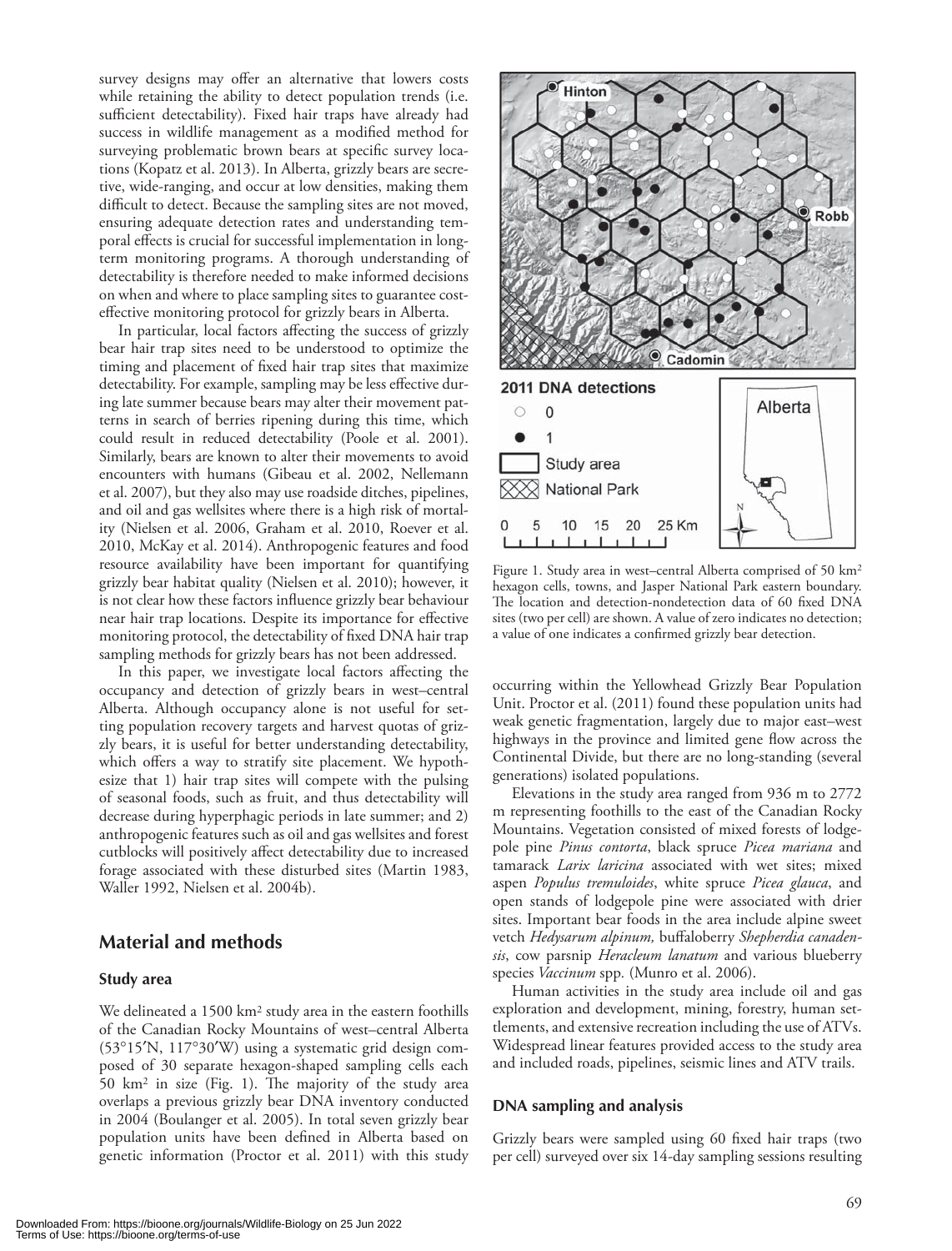in 360 total observations (Fig. 1). We selected 44 site locations based on previous DNA hair snag locations from 2004 (Boulanger et al. 2006), whereas the remaining 16 site locations were selected using a Geographical Information System (GIS) program, expert opinion, and grizzly bear resource selection function models (Nielsen et al. 2002, 2009). Following methods outlined by Woods et al. (1999) and Mowat and Strobeck (2000), hair traps consisted of approximately 30 m length of 4-prong barbed wire encircling 4–6 trees at a height of 50 cm. We poured 2.5 l of scent lure – a 2:0.5 mixture of aged cattle blood and canola oil – on forest debris piled in the center of the corral at least 2 m from the wire. Sites were visited on a 14-day sample rotation (five work days per week) from 1 June 2011 to 25 August 2011 for a total of six survey sessions. At each visit, hair samples were collected and stored in paper envelopes and dried at room temperature. The scent lure was refreshed at each visit.

Using molecular analyses (mtDNA) (Woods et al. 1999), hair samples were genotyped to seven loci (G10J, G1A, G10B, G1D, G10H, G10M and G10P) (Paetkau et al. 1995) for individual identification at the Wildlife Genetics International lab in Nelson, BC. DNA was extracted using QIAGEN DNeasy Tissue kits following standard protocols (Paetkau 2003). For species identification, we used one nuclear microsatellite marker G10J at which alleles with an odd number are diagnostic of black bears. When this allele is present, species was confirmed with an independent test of species identity using six microsatellite markers other than G10J. All seven microsatellite markers plus a ZFX/ ZFY gender marker were used to identify individuals and sex of samples that passed the G10J pre-screen (Paetkau et al. 1998). In the first phase of the analysis, samples that failed to produce high-confidence (3-digit) genotypes for  $\geq$  5 markers were removed; following this procedure, most samples produce complete data for all markers or are culled. Second, samples that were missing data for one or two markers were attempted again using 5 µl of DNA per reaction instead of 3 Ml in the initial reaction. Finally, error checking involved selective reanalysis of similar genotypes (all 1MM-, 2MMand 3MM-pairs of genotypes) to detect and eliminate genotypes created through genotyping error (Paetkau 2003). An independent assessment by Kendall et al. (2009) has shown this protocol is capable of reducing genotyping error rates to a trivial level.

#### **Predictor variables**

70

Variables used to predict the probability of detection were divided into five themes: anthropogenic features, topographic and forest stand features, landcover, food, and time (Supplementary material Appendix 1 Table A1). We recorded sitespecific habitat variables at each site, including habitat type, dominant species and canopy cover. Vegetation surveys were conducted in August using 500-m line transects to identify the abundance of key bear foods. Nodes were generated at 100-m intervals along each transect, resulting in five segments per transect. Along each 100-m segment, the density of alpine sweet vetch *Hedysarum alpinum*, buffaloberry *Shepherdia canadensis*, cow parsnip *Heracleum lanatum*), moose *Alces alces* pellets and ant piles were recorded within 1-m of either side of the transect (i.e. a 200-m2 plot). Along the

same 100-m segment, the relative abundance (cover) of 28 prominent bear foods was also recorded. Cover was estimated using a 0 to 4 ordinal scale ranging from 0 to 100% cover  $(0 = \text{absent}, 1 = 1 - 25\%, 2 = 26 - 50\%, 3 = 51 - 75\%,$  $4 = 76 - 100\%$ ). This was repeated for each segment along the 500-m transect.

In addition to measuring the habitat variables at each site, we assembled a GIS (ArcMap 10; Economic and Social Research Institute, Redlands, CA) database at a 30-m pixel resolution for our study area from which additional spatial predictor variables were derived as raster layers. Each predictor variable was summarized at a patch and landscape scale using a moving window with a radius of 300 m and 1690 m respectively. Previous studies have found the 300 m scale, or patch scale, to be an important predictor of bear occurrence (Theberge 2002, Nielsen et al. 2013). The 1690-m scale represents a larger landscape scale and is the estimated encounter distance of bears to hair trap sites (Boulanger et al. 2004). A 10-km buffer around the study area was used to eliminate any edge effects on sites near the outer study area limits.

Anthropogenic features hypothesized to affect grizzly bear occupancy and detectability included distance to and density of roads, trails (reclaimed roads), pipelines and oil and gas wellsites; mining and forestry footprints; and distance to protected areas. Distance was calculated as the Euclidean distance in meters and density as the number of features or length of features within a 1690 m radius. Density variables were log transformed to improve normality. To estimate mining and forestry footprints, each pixel was coded as presence (1) or absence (0) for each variable and then calculated the proportion of mining and forestry within a 1690 m moving window. We did not calculate the density or footprints of anthropogenic features at the patch scale because most features were further than 300 m from a hair trap site.

Five topographic variables and two forest stand features were used to assess the effect of terrain-influenced conditions on occupancy and detectability of grizzly bears. This included elevation, terrain ruggedness, soil wetness, distance to streams, GIS modeled crown closure, and site measured canopy cover. These are common variables used to predict grizzly bear habitat use (Mace et al. 1996, McLellan and Hovey 2001, Naves et al. 2003, Apps et al. 2004, Nielsen et al. 2006). Furthermore, topography can affect a dog's ability to detect odour far from its source (Wasser et al. 2004). If this is also true for grizzly bears, topographic features might also affect the ability of bears to detect a hair trap site. We used a 30-m digital elevation model (DEM) and script from Rho (2002) to calculate the compound topographic index (CTI), which is an index of soil wetness (Moore et al. 1993, Gessler et al. 1995). We also used the DEM to derive terrain ruggedness (TRI) using an equation from Nielsen (2005). Forest crown closure was modeled in GIS from 0% to 100% (McDermid et al. 2005). Distance to stream was calculated in GIS as the Euclidean distance in meters. Our final topographic variable was a model of mortality risk created by Nielsen et al. (2009) with values ranging from low (0) to high risk (10).

Like topography, landcover is another important predictor of grizzly bear occupancy (Mace et al. 1996, McLellan and Hovey 2001, Nielsen et al. 2006). Seven landcover types from McDermid et al. (2005) were reclassified as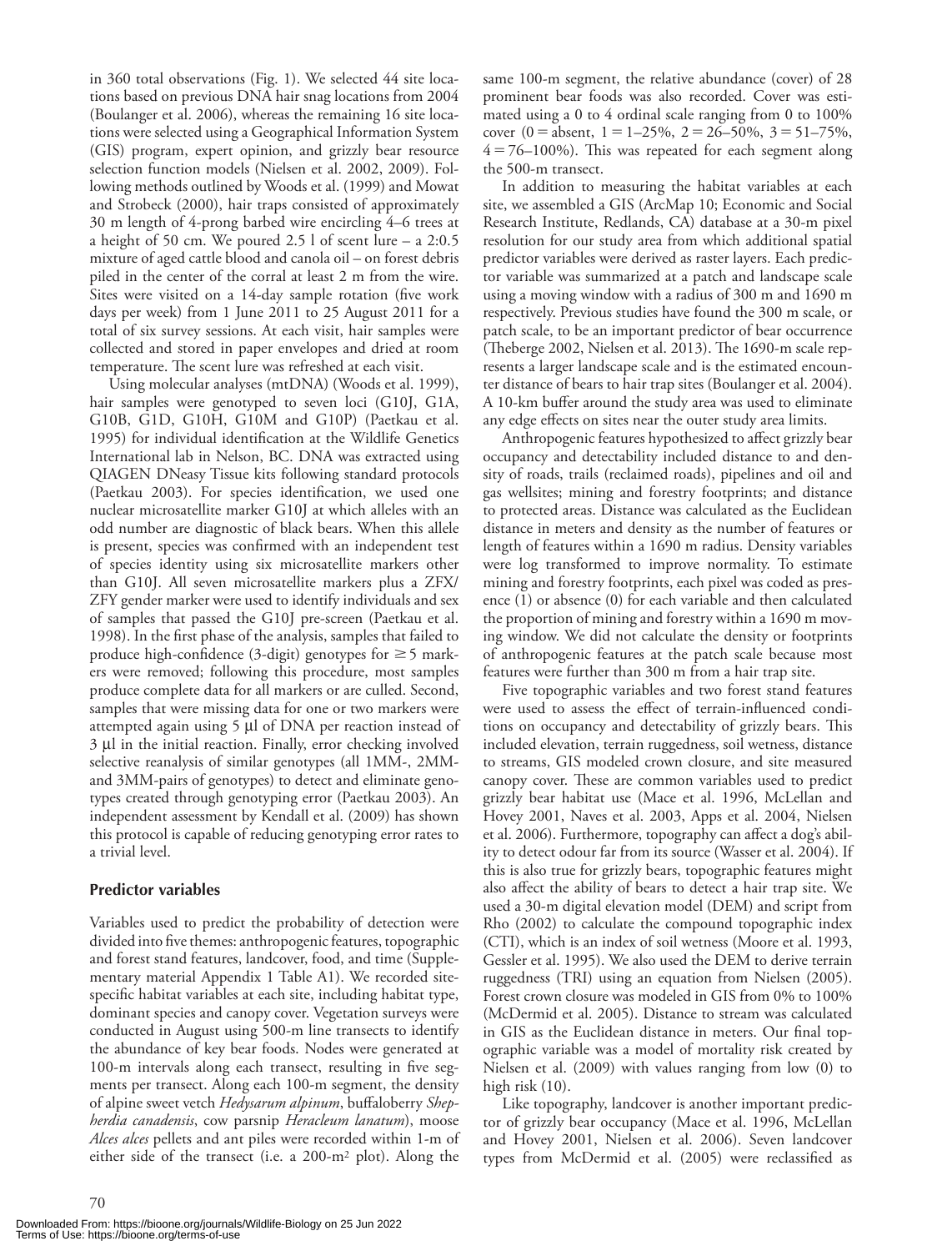either presence (1) or absence (0) and used a raster layer from Nielsen et al. (2009) representing core (1) and secondary (0) grizzly bear conservation areas on a watershed basis. Satellite imagery layers prepared by Hilker et al. (2011) were used to determine the year of forest stand origin and therefore forest age.

For food variables, we weighted estimates of cover using resource-specific diet weights (Nielsen et al. 2010). As a result, only bear foods with available diet weights were used. Nielsen et al. (2010) used percent digestible dry matter reported in Munro et al. (2006) to estimate 10 by-monthly seasonal importance weights for each food item, starting in May and ending in September. Because cover class was estimated at a single point in time, we used a single importance weight for each food item calculated as that item's average importance weight from 7 June to 21 August. Fruiting bear foods were grouped into either 'vaccinium' (all *Vaccinium* species) or 'other fruit' (all remaining fruiting bear foods) variables to reduce the total number of food variables. Buffaloberry was left as a single variable due to its importance for grizzly bears in the foothills (Munro et al. 2006). We also modified two supplementary spatial (GIS) food variables to represent seasonal and total food availability (Nielsen et al. 2010). Seasonal food availability for 10 bi-monthly seasons was calculated by Nielsen et al. (2010) as the product of a resource's abundance and its seasonal importance weight, summed over all food resources. We used only the six bimonthly seasons from 7 June to 21 August and summed the six bi-monthly food estimates to estimate total food. Site specific abundance estimates of alpine sweet vetch, buffaloberry, cow parsnip, moose (indexed by pellet group counts), and presence of ants were log transformed. Finally, time was modeled as a linear and quadratic to test whether detectability varied linearly over time or whether it peaked mid-season.

Distance variables were transformed using an exponential decay of the form e-*ad* where *d* was the distance in meters to the feature and *a* was the decay rate (Nielsen et al. 2009). The decay rate was set to 0.0018 for all distance variables, with the exception of distance to protected area. This causes the effects of local features on occupancy and detectability to decline rapidly beyond a few hundred meters and become irrelevant at large distances (e.g.  $> 1700$  m). For distance to protected areas, which is a large scale feature, a decay rate of 0.000142 was used so that distances remained relevant until they were greater than the average grizzly bear home range size ( $>$  21 000 m) (Stevens 2002, Nielsen 2005). Original distance decay values ranged from 1 at the feature to 0 at very large distances; however, we subtracted the distance decay variable from a value of 1 so that values ranged from 0 at the feature to 1 at very large distances for easier interpretation of model coefficients with near distances being negative and further distances positive (Nielsen et al. 2009). Finally, each predictor variable was standardized using a z-score transformation to enable direct comparison of the predictor variable strength in model outputs.

#### **Model hypotheses and univariate analysis**

We first outlined scale-specific a priori hypotheses of factors affecting grizzly bear occupancy and detectability using five themes (Table 1) to minimize our candidate set of models (Burnham and Anderson 2002). Thus competing hypotheses are described where each theme can contain multiple variables. Occupancy and detectability were modelled as two different responses, thus each had its own set of

Table 1. Scale-dependent a priori model hypotheses based on themes (details in Supplementary material Appendix 1 Table A1) used to investigate grizzly bear occupancy and detectability at two scales in west–central Alberta, Canada. Two factors, 'Anthropogenic features' and 'Topographic features, stand features and risk', have been abbreviated to Anthro and Topo, respectively. Time variables were tested in all detectability models and are therefore not listed.

|        |                  | Model hypotheses            |                |                                                 |  |
|--------|------------------|-----------------------------|----------------|-------------------------------------------------|--|
|        | Sub-model        |                             | Sub-model      |                                                 |  |
| Scale  | no.              | Occupancy                   | no.            | Detectability                                   |  |
| 300 m  | PSI <sub>1</sub> | $Topo + Landcover + Food$   | $P_1$          | $Food + Food + Topo$                            |  |
|        | PSI <sub>2</sub> | $Topo + Landcover + Antbro$ | $P_2$          | $Food + Food + Food$                            |  |
|        | PSI <sub>3</sub> | $Topo + Landcover + Topo$   | $P_3$          | $Food + Topo$                                   |  |
|        | PSI <sub>4</sub> | $Topo + Topo + Food$        | $P_4$          | $Food + Food$                                   |  |
|        | PSI <sub>5</sub> | $Topo + Topo + Anthro$      | $P_5$          | Food                                            |  |
|        | PSI <sub>6</sub> | $Topo + Food$               | $P_6$          | Topo                                            |  |
|        | PSI <sub>7</sub> | $Topo + Anthro$             |                |                                                 |  |
|        | PSI <sub>8</sub> | $Topo + Landcover$          |                |                                                 |  |
|        | PSI <sub>q</sub> | $Topo + Topo$               |                |                                                 |  |
| 1690 m | PSI <sub>1</sub> | $Topo + Landcover + Anthro$ | $P_1$          | $Anthro + Anthro + Topo$                        |  |
|        | PSI <sub>2</sub> | $Topo + Landcover + Topo$   | $P_2$          | $Anthro + Anthro + Anthro$<br>Anthro + Anthro + |  |
|        | PSI <sub>3</sub> | $Topo + Topo + Anthro$      | $P_3$          | $Food \times$ Anthro                            |  |
|        | PSI <sub>4</sub> | $Topo + Anthro$             | $P_4$          | $Anthro + Topo$                                 |  |
|        | PSI <sub>5</sub> | $Topo + Landcover$          | $P_5$          | Anthro + Anthro                                 |  |
|        | PSI <sub>6</sub> | $Topo + Topo$               | $P_6$          | Anthro + $Food \times$ Anthro                   |  |
|        |                  |                             | $P_7$          | $Food \times$ Anthro + Topo                     |  |
|        |                  |                             | $P_8$          | Anthro                                          |  |
|        |                  |                             | $P_9$          | <b>Topo</b>                                     |  |
|        |                  |                             | ${\sf P}_{10}$ | $Food \times$ Anthro                            |  |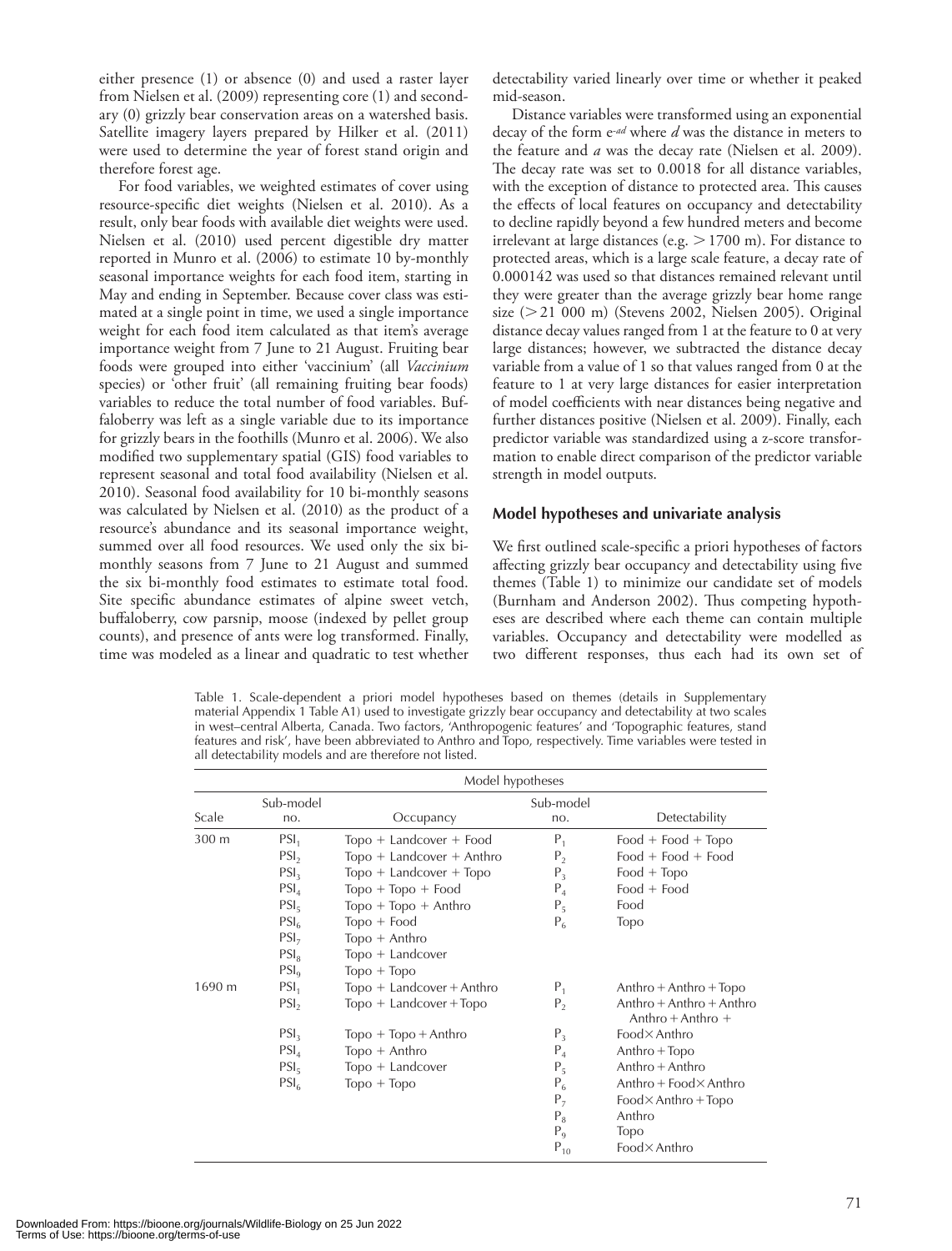hypotheses. Seasonal detectability models (linear or quadratic) were included for every detectability hypothesis.

At the patch scale, we hypothesized that occupancy was affected by topographic and forest stand features, landcover, anthropogenic features, and food resources. We hypothesized that detectability at the patch scale would be affected by topography as well as local food resources – i.e. food may attract a bear toward a hair trap site or food may preoccupy the animal away from the hair trap site. At the landscape scale, the effects of food resources on occupancy were not tested as we felt this site-specific variable was addressed most relevantly at the patch scale. For detectability at the landscape scale, we hypothesized that topographic features, anthropogenic features, and the interaction of anthropogenic features with food resources would be important predictors of occupancy. Ciarniello et al. (2007) found that human use variables affected grizzly bear habitat selection at larger scales. We therefore considered the landscape scale to be more appropriate for investigating the effects of anthropogenic features and the interaction of anthropogenic features with food resources on detectability. Because site-specific estimates of bear foods could not be extrapolated from the patch to the landscape scale, two spatial food variables were estimated from a GIS to test for interaction effects between anthropogenic features and food resources.

Due to the large number of predictor variables, we performed a univariate analysis to reduce the number of variables and minimize over parameterization (Burnham and Anderson 2002). We compared the Akaike information criterion (AIC) (Burnham and Anderson 2002) score of each predictor variable to that of a null model for both occupancy and detectability sub-models. Variables that had an AIC score lower than the null model were kept while variables that had an AIC score higher than the null model were rejected.

#### **Single season models**

Following univariate analysis, we used a single-species singleseason model in program PRESENCE to explore specific hypotheses of grizzly bear occupancy and detectability at two spatial scales. Program PRESENCE uses a maximum likelihood approach to calculate occupancy (MacKenzie 2006) while accounting for sites where the species was likely present but not detected. In this way, each model in program PRES-ENCE had two sub-models – occupancy and detectability – that are modeled simultaneously. A modified two-phase modeling approach similar to that of Balas (2008) was used to estimate site occupancy and detectability at each scale. All models were ranked for support using AIC.

For the first phase of analysis, we used an a priori approach where we tested a priori hypotheses of grizzly bear occupancy and detectability (Table 1). Each hypothesis contains one or more themes and each theme contains one or more variables that were selected through univariate analysis (Supplementary material Appendix 1 Table A1). For the analysis, each variable within a theme was individually included in the model, while holding the other themes constant, until all the variables within a theme were tested. Variables that were correlated (|*r*|  $(0.7)$  were not used in the same model. Because we were most interested in factors affecting detectability rather than occupancy, each occupancy hypothesis (sub-models  $PSI<sub>1</sub>$  to PSI*n*) was modeled with every detectability hypothesis (submodels  $P_1$  to  $P_n$ ). This created several preliminary candidate models for each occupancy hypothesis and allowed for the greatest amount of flexibility in modeling detection while still accounting for occupancy. The top ranked preliminary candidate model was selected from each occupancy hypothesis and referred to as candidate models. Candidate models were re-ranked according to AIC and the top model selected as the final candidate model.

For the second phase of analysis, we used an a posteriori approach where we added back in each previously removed variable from the univariate analysis to the final candidate model. Doing so allowed us to identify possible confounding variables that would otherwise be missed (Hosmer and Lemeshow 2000). Variables were added back to the occupancy sub-model one at a time while holding the detectability sub-model constant and vice versa creating preliminary PSI and P models. As in the a priori approach, we then modeled the top preliminary PSI model with every preliminary P model that had a  $\triangle AIC \leq 2$  compared to the top model and referred to these as the preliminary final models. The preliminary final models were ranked, and a maximum of three models with a  $\Delta AIC < 2$  between them were chosen as the final models of grizzly bear occupancy and detectability.

Ecological models are often most beneficial to wildlife managers as predictive maps, which can assist decisionmaking and conservation-planning efforts. To illustrate a predictive map of grizzly bear occupancy and detectability in a GIS, the final models and their associated beta coefficients were model averaged at each scale using adjusted model weights. Model-averaged beta coefficients were then used in linear predictor and probability equations from MacKenzie (2006) in a GIS to spatially estimate the probability of grizzly occupancy and detectability in west–central Alberta. We created a map of the probability of occupancy (PSI), the probability of detection (P), and the probability of detection given occupancy (PSI  $\times$  P) at each scale. We also created a multi-scale map for the Yellowhead Population Unit to determine whether the predictive performance could be improved by combining variables from both scales. New model-averaged parameter estimates were calculated using the final models from each scale, which we used to predict probabilities of grizzly bear occupancy (PSI), detectability (P), and detectability given occupancy (PSI  $\times$  P).

Lastly, we assessed the predictive ability of the probability of occupancy (PSI) and the probability of detection given occupancy ( $PSI \times P$ ) maps using detection–nondetection data from the 2004 grizzly bear DNA hair trap survey. In doing so, occupancy and detectability were assumed to be constant among years despite possible changes. Area under the curve (AUC) of the receiver operator characteristic curve (ROC) was used to measure model accuracy. AUC is a threshold-independent evaluation of model performance (Manel et al. 2001) that measures the ability of the model to differentiate between sites where a species is considered present versus where it is considered absent. Models were considered to have poor accuracy with AUC values of 0.5–0.7, fair accuracy with values of 0.7–0.8, good accuracy with values of 0.8–0.9, and excellent accuracy with values  $> 0.9$  (Swets 1988).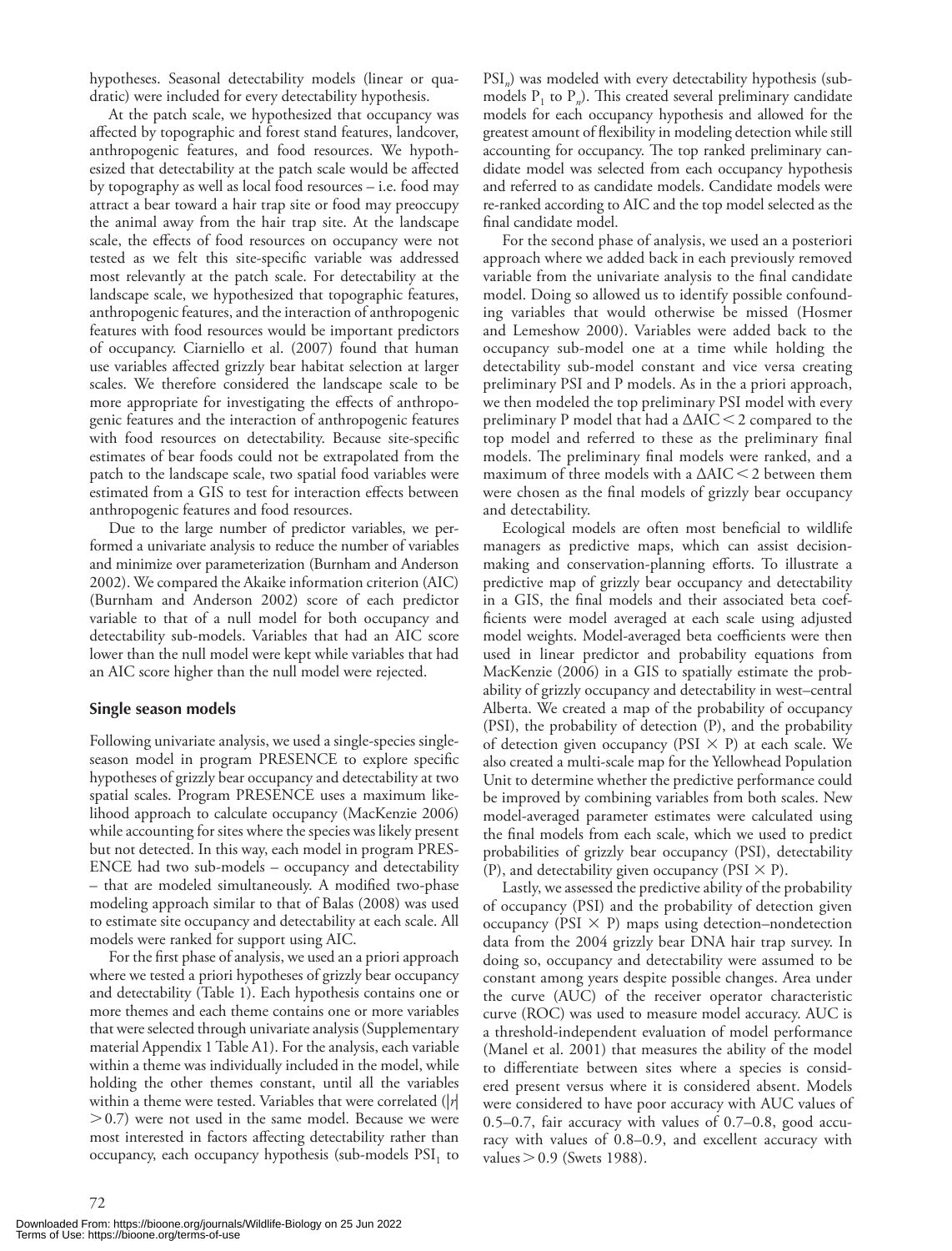# **Results**

In total, we collected over 600 hair samples and analysed 371 hair samples for DNA. Of these 371 samples, 158 (43%) samples were not extracted because their appearance was inconsistent with that of grizzly bear hair when viewed under a dissecting microscope. Another 20 (5%) samples lacked suitable material for extraction. Of the 193 (52%) remaining hair samples, 75 (20%) were black bear and 92 (25%) were given an individual grizzly bear identity. Samples with  $\geq$  3 guard root hairs had a success rate of 94% with the prescreen marker G10J; the overall success rate for multilocus genotyping was 88%. Based on the observed mismatch distribution, most similar genotypes in our dataset were two pairs that matched at six of the eight markers used to identify individuals. Given that matches at all markers are expected to be less common than matches at all-but-one marker (Paetkau 2003), and given that we observed no matches at allbut-one marker, it is almost certain that the selected marker system produced a unique genotype for each individual that we sampled.

Grizzly bears were detected at 25 of the 60 sites (41.7%) (Fig. 1) resulting in the identification of 21 unique grizzly bears – 12 females and 9 males. Following univariate analyses, a total of 15 variables (Supplementary material Appendix 1 Table A1) were considered for a priori (phase 1) analyses of grizzly bear occurrence and detectability. As expected, grizzly bear occurrence and detectability was found to vary across sites due to spatial variation of anthropogenic features and food resource patches (Table 2). Contrary to our prediction, detectability was not found to vary over time.

Following a posteriori (phase 2) analysis, grizzly bear occupancy at the patch scale was positively related to elevation  $(\beta = 2.75 \pm 1.21)$  and buffaloberry density  $(\beta = 2.62 \pm 2.09)$  and negatively related to distance to oil and gas wellsites  $(\beta = -2.47 \pm 1.2)$  (Table 3). In other words, grizzly bears were more likely to occur in higher elevation habitats containing buffaloberry and in areas near oil and gas wellsites. Grizzly bear detectability at this scale was positively related to clover *Trifolium* spp. cover ( $\beta = 0.50 \pm 0.17$ ) and negatively related to distance to stream  $(\beta = -1.19 \pm 0.44)$ (Table 3). A quadratic response of grizzly bear detectability and crown closure was found (CC:  $\beta = 0.55 \pm 0.81$ , CC<sup>2</sup>:  $\beta$  = -1.39 ± 0.75) indicating that intermediate levels of crown closure had the highest probability of detection.

At the landscape scale, grizzly bear occupancy was negatively related to distance to protected areas ( $\beta = -2.17 \pm 1.03$ ), distance to pipelines ( $\beta$  = -1.21  $\pm$  0.57), and the interaction of crown closure with terrain wetness (CTI  $\beta$  = -0.84  $\pm$  0.58) (Table 3). The interaction of crown closure with wetness suggests that occupancy increases in open stands that are wet. Detectability of grizzly bears at the landscape scale was negatively related to distance to stream ( $\beta$  = -0.97  $\pm$  0.42) and distance to oil and gas wellsites ( $\beta = -0.28 \pm 0.06$ ) (Table 3). Detectability was also negatively related to the interaction of food resources with distance to  $(\beta = -0.30 \pm 0.07)$  and density of  $(\beta = -0.72 \pm 0.34)$  oil and gas wellsites. In other words, grizzly bears were more likely to be detected near oil and gas wellsites with low surrounding food availability and low wellsite density.

We applied each model in a GIS to estimate predicted probabilities of grizzly bear occupancy (PSI), detectability (P), and detectability given occupancy (PSI  $\times$  P) for the 2011 study area (Fig. 2, 3). Probability of grizzly bear detection was low  $(0.22 \pm 0.19)$  at both scales. For the multi-scale model, new model-averaged parameter estimates (Table 4) were calculated using the final models from each scale, which we used to predict probabilities of grizzly bear occupancy (PSI), detectability (P), and detectability given occupancy (PSI  $\times$  P). Model performance was assessed for the 2011 study area and the wider Yellowhead Population Unit using the area under the curve (AUC) of the receiver operator characteristic (ROC) and detection–nondetection data from the 2004 grizzly bear DNA hair snag survey. For the 2011 study area, the landscape scale model of detectability given occupancy had the highest AUC score (AUC =  $0.662$ ) (Table 5), although all landscape models predicted poorly, with AUC scores lower than 0.7. Model performance increased for the Yellowhead population unit for all but one model (Table 5). The highest AUC scores resulted from patch (300 m) scale models of detectability given occupancy ( $AUC = 0.768$ ) and occupancy  $(AUC = 0.705)$  for the Yellowhead population unit (Table 5). Overall, patch models had better predictive ability than landscape models (Table 5).

Table 2. Final model structure use to predict the probability of grizzly bear occurrence and detection at two scales in west–central Alberta, Canada. Each scale reports Akaike's information criterion (AIC), change in AIC (ΔAIC) relative to the top ranked model and Akaike weights ( $w_i$ ). Variables are described in the Supplementary material Appendix 1 Table A1.

| Scale  | Final model structure                                                                                                                                    | AIC.   | AAIC. | $W_i$ |
|--------|----------------------------------------------------------------------------------------------------------------------------------------------------------|--------|-------|-------|
| 300 m  | $psi(DEM + shecan_dms + well_dec)$ , $p(trif + stream +$<br>$CC + CC2$                                                                                   | 227.00 | 0.00  | 0.69  |
|        | $psi(DEM + shecan_dms + well_dec)$ , $p(trif + stream +$<br>CC)                                                                                          | 228.61 | 1.61  | 0.31  |
|        | $psi(.)$ , $p(.)^{\dagger}$                                                                                                                              | 253.58 | 26.58 | 0.00  |
| 1690 m | $psi(CC \times CTI + park\_dec + pipe\_dec)$ , $p(tfood \times well$<br>$\text{dns} + \text{tfood} \times \text{well} \ \text{dec} + \text{stream}$      | 232.81 | 0.00  | 0.35  |
|        | $psi(CC \times CTI + park\_dec + pipe\_dec)$ , $p(tfood \times well$<br>$\text{dns} + \text{stream}$                                                     | 232.89 | 0.08  | 0.34  |
|        | $\text{psi}(CC \times CTI + \text{park\_dec} + \text{pipe\_dec})$ , $\text{p}(\text{food} \times \text{well\_det})$<br>$\text{dns}$ + stream + well dec) | 233.08 | 0.27  | 0.31  |
|        | $psi(.)$ , $p(.)$                                                                                                                                        | 253.58 | 20.77 | 0.00  |

† The null model is indicated as psi(.), p(.)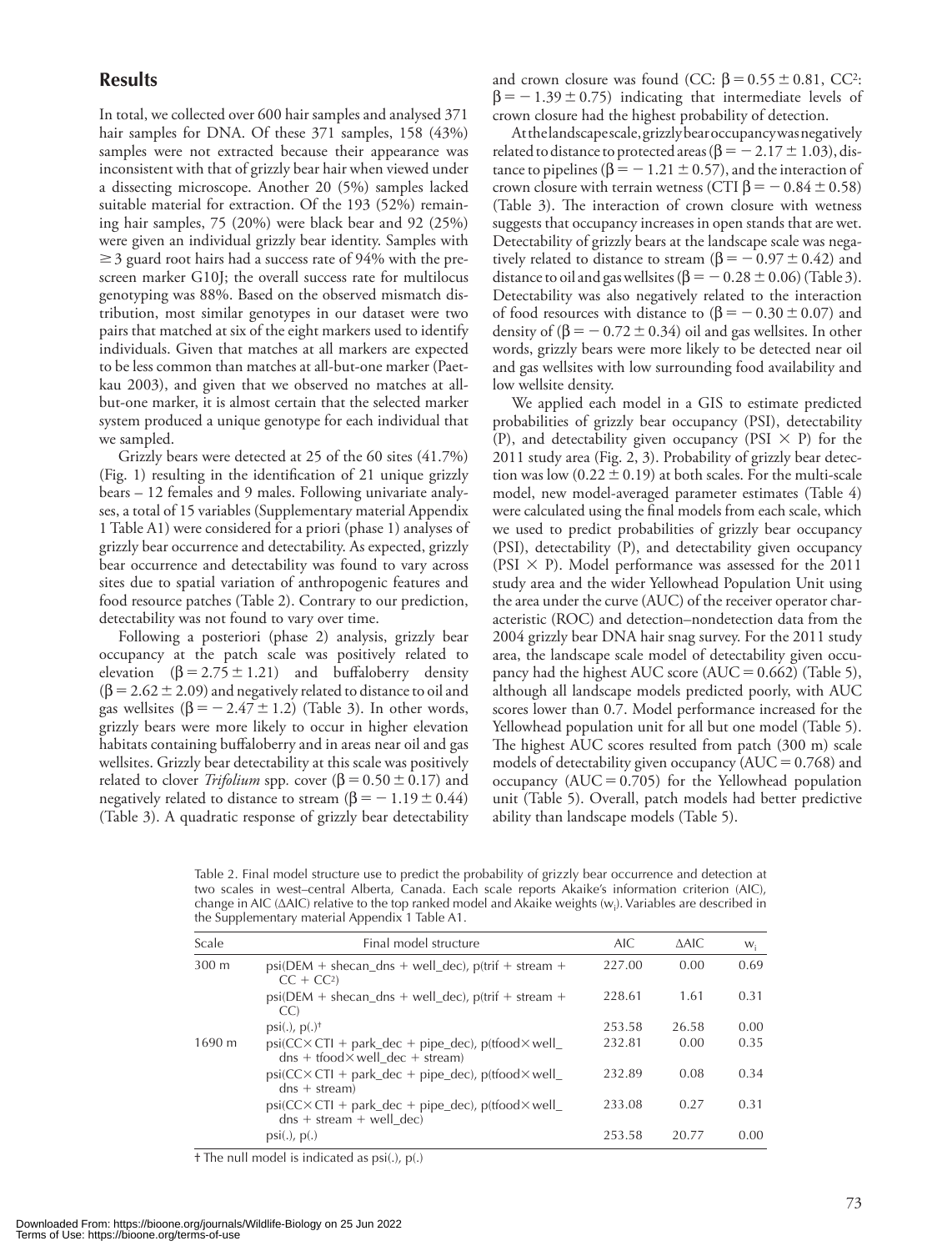| Table 3. Model-averaged parameter estimates, standard errors (SE), and 90% confidence intervals (CI) for the final models used to model the   |
|-----------------------------------------------------------------------------------------------------------------------------------------------|
| probability of grizzly bear occurrence and detection at two scales in west-central Alberta, Canada. Coefficients are standardized to indicate |
| the strength between factors and therefore do not directly relate to the unit of measure of the variables.                                    |

|        | Model         | Parameter                                         |                                              |          | <b>SE</b> | 90% CI   |          |
|--------|---------------|---------------------------------------------------|----------------------------------------------|----------|-----------|----------|----------|
| Scale  |               |                                                   | Variable                                     | Estimate |           | Upper    | Lower    |
| 300 m  | Occupancy     | Occupancy intercept                               | PSI                                          | 1.554    | 0.880     | 2.997    | 0.112    |
|        |               | Elevation                                         | <b>DEM</b>                                   | 2.753    | 1.205     | 4.729    | 0.776    |
|        |               | Shepherdia canadensis density                     | shecan_dns                                   | 2.621    | 2.085     | 4.417    | 0.825    |
|        |               | Distance to wellsite                              | well_dec                                     | $-2.470$ | 1.200     | $-0.502$ | $-4.439$ |
|        | Detectability | Detectability intercept                           | P                                            | $-1.894$ | 0.264     | $-1.461$ | $-2.328$ |
|        |               | Trifolium spp. cover class                        | trif                                         | 0.500    | 0.167     | 0.773    | 0.226    |
|        |               | Distance to stream                                | stream dec                                   | $-1.186$ | 0.441     | $-0.462$ | $-1.909$ |
|        |               | Crown closure                                     | <b>CC</b>                                    | 0.550    | 0.805     | 1.871    | $-0.771$ |
|        |               | Crown closure <sup>2</sup>                        | CC <sup>2</sup>                              | $-1.391$ | 0.749     | $-0.162$ | $-2.620$ |
| 1690 m | Occupancy     | Occupancy intercept                               | PSI                                          | 0.597    | 0.528     | 1.464    | $-0.269$ |
|        |               | Distance to park                                  | park_dec                                     | $-2.166$ | 1.029     | $-0.478$ | $-3.853$ |
|        |               | Distance to pipeline                              | pipe_dec                                     | $-1.206$ | 0.571     | $-0.270$ | $-2.141$ |
|        |               | $CC \times CTI$ interaction                       | $CC \times CTI$                              | $-0.843$ | 0.579     | 0.106    | $-1.793$ |
|        | Detectability | Detection intercept                               | P                                            | $-1.562$ | 0.265     | $-1.128$ | $-1.997$ |
|        |               | Distance to stream                                | stream dec                                   | $-0.968$ | 0.415     | $-0.288$ | $-1.649$ |
|        |               | Distance to wellsite                              | well_dec                                     | $-0.283$ | 0.062     | $-0.181$ | $-0.385$ |
|        |               | Food $\times$ Well density interaction            | $\text{ftood} \times \text{well}_\text{dns}$ | $-0.715$ | 0.338     | $-0.161$ | $-1.270$ |
|        |               | Food $\times$ Distance to wellsite<br>interaction | tfood× well dec                              | $-0.296$ | 0.072     | $-0.178$ | $-0.414$ |

The multi-scale model (Table 4, Fig. 4) had poor performance when all variables were included in the model (Table 5). This was likely because the distance to wellsite variable used to estimate occupancy within the 2011 study area (where wellsite density is low) extrapolates poorly to the Yellowhead Population Unit where wellsite density is high in the east. Predictive performance of the multi-scale model for both occupancy and detectability given occupancy improved once distance to wellsite was removed (Table 5). The multiscale model with the highest AUC score  $(AUC = 0.757)$ resulted from estimates of occupancy for the Yellowhead population unit after oil and gas wellsites were removed from the model (Table 5).

# **Discussion**

74

As hypothesized, the spatial variation of anthropogenic features and resource availability resulted in variation among sites of grizzly bear occurrence and detectability. Overall, predicted grizzly bear detectability was low for each observed scale (0.22  $\pm$  0.19). This is consistent with detection rates of other grizzly bear mark recapture studies (Boulanger et al. 2002). Difficult terrain and poor access in this region make optimal site placement a challenge and thus higher detection rates are rarely achieved. Capture probabilities (i.e. detection rates)  $> 0.2$  are, however, considered reasonable and provide adequate statistical power to estimate population size and detect trends (Mowat et al. 2002). Consequently, DNA hair trap sampling methods that use a network of fixed sample sites can be used for long-term grizzly bear monitoring programs in west–central Alberta. Strategic placement of sites will help to ensure that detection rates are at or above the 0.2 threshold.

Resource availability was expected to influence grizzly bear detection rates at the patch scale. Buffaloberry in particular was found to have a strong, positive influence on grizzly bear occupancy. Buffaloberry is one of the most productive fruit



Figure 2. Probability of occupancy (a), detectability (b), and detectability given occupancy (c) of grizzly bears in west–central Alberta, Canada at the patch scale (300 m). Probabilities range from 0 to 100%.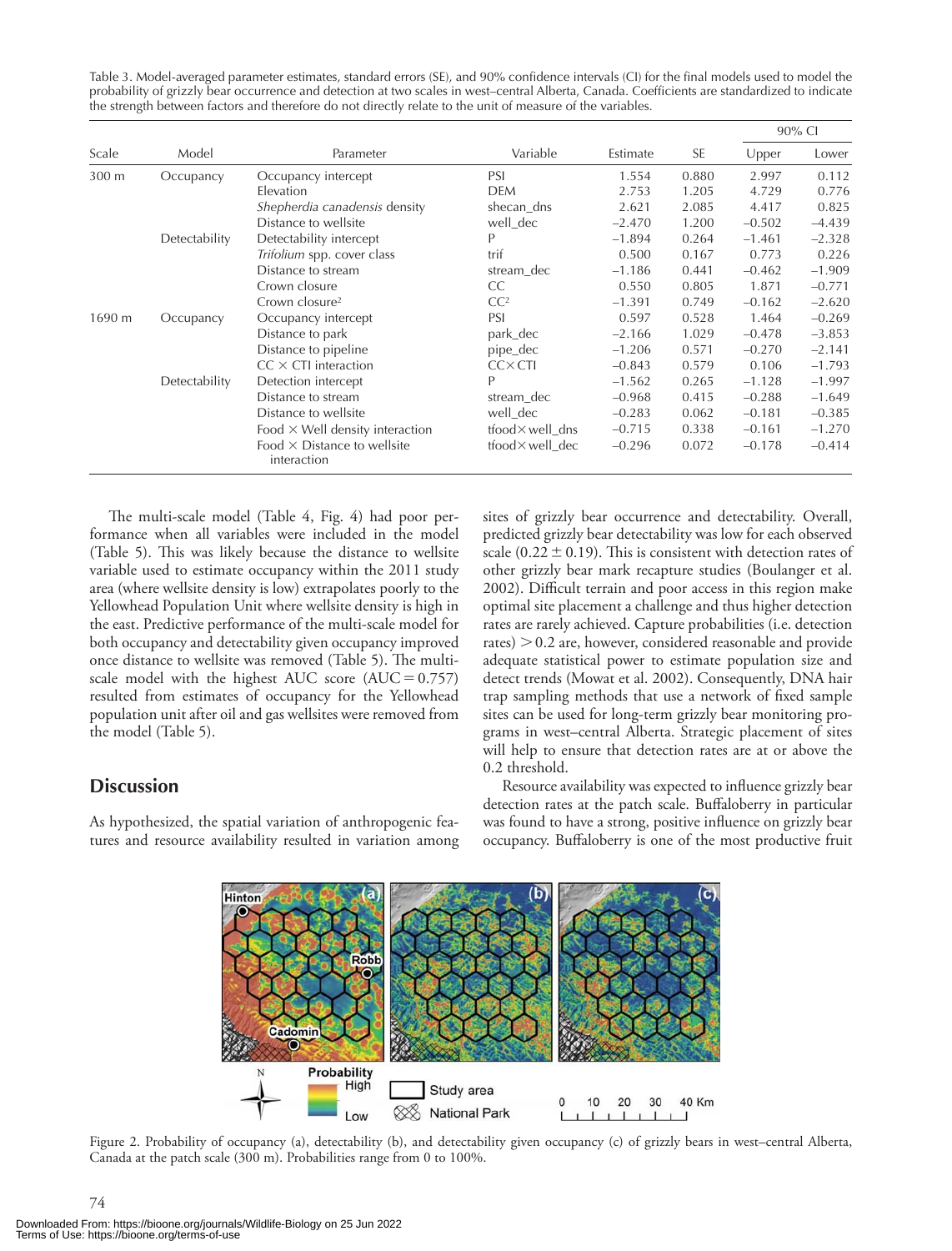

Figure 3. Probability of occupancy (a), detectability (b), and detectability given occupancy (c) of grizzly bears in west–central Alberta, Canada at the landscape scale (1690 m). Probabilities range from 0 to 100%.

species (McLellan and Hovey 1995, Nielsen et al. 2004b), and its fruit is high in soluble carbohydrates (Hamer and Herrero 1987), apparent digestive energy (McLellan and Hovey 1995), and protein (Coogan et al. 2012). The results of this study confirm the assumption that bears in the foothills will select habitats based on the presence and density of buffaloberry shrubs during June, July and August (Hamer 1996). Clover *Trifolium* spp*.* influenced grizzly bear detectability, but not occupancy. Rode et al. (2001) found that clover was used extensively by grizzly bears where it was abundant and associated with other food resources, which suggests that clover does not solely influence habitat selection (i.e. occupancy). Rather, clover and other species such as pea vine, dandelions, and alfalfa are often associated with disturbed areas that include ditches, clear-cuts, reclaimed mine sites, pipelines and oil and gas wellsites (Haeussler et al. 1999, Roberts and Zhu 2002, Nielsen et al. 2004b).

The interaction of anthropogenic features with food resources was investigated at the landscape scale. Grizzly bear occupancy was found to increase closer to oil and gas wellsites at the patch scale and closer to pipelines at the landscape scale. McKay et al. (2014) presumed that the degree of wellsite use by grizzly bears would be higher when food availability in the surrounding matrix was poor. Our results support this hypothesis, as the detectability of grizzly bears was found to increase closer to oil and gas wellsites with low surrounding food resources. Probability of detecting a grizzly bear also increased in areas of low oil and gas wellsite density. Grizzly bears may avoid wellsites at higher wellsite densities due to increased traffic volume and higher likelihood of encounters with humans, especially if there is reduced cover, which is often the case (McLellan and Shackleton 1989, Gibeau et al. 2002). McKay et al. (2014) also found that grizzly bears will repeatedly visit certain wellsites over others within their home range therefore hair traps placed in areas of higher wellsite densities would not necessarily increase the probability of a grizzly bear encountering a trap.

One unexpected result of this study was that grizzly bear detection rates did not vary over time (spring to summer period sampled). We expected that pulsing of seasonal foods, especially fruiting species, would compete with hair trap sites during hyperphagic periods causing a decrease in grizzly bear

Table 4. Model-averaged parameter estimates, standard errors (SE), and 90% confidence intervals (CI) for the multi-scale model used to model the probability of grizzly bear occurrence in west–central Alberta, Canada. Coefficients are standardized to indicate the strength between factors and therefore do not directly relate to the unit of measure of the variables.

|               |                                                   | Variable                   | Scale  | Estimate | <b>SE</b> | 90% CI   |          |
|---------------|---------------------------------------------------|----------------------------|--------|----------|-----------|----------|----------|
| Model         | Parameter                                         |                            |        |          |           | Upper    | Lower    |
| Occupancy     | Occupancy intercept                               | PSI                        |        | 1.462    | 0.897     | 2.933    | $-0.009$ |
|               | Elevation                                         | <b>DEM</b>                 | 300 m  | 2.753    | 1.205     | 4.729    | 0.776    |
|               | Shepherdia canadensis density                     | shecan_dns                 | 300 m  | 2.621    | 1.095     | 4.417    | 0.825    |
|               | Distance to wellsite                              | well dec                   |        | $-2.470$ | 1.200     | $-0.502$ | $-4.439$ |
|               | Distance to park                                  | park_dec                   |        | $-2.166$ | 1.029     | $-0.478$ | $-3.853$ |
|               | Distance to pipeline                              | pipe_dec                   |        | $-1.206$ | 0.571     | $-0.270$ | $-2.141$ |
|               | $CC \times CTI$ interaction                       | $CC \times CTI$            | 1690 m | $-0.843$ | 0.528     | 0.023    | $-1.710$ |
| Detectability | Detectability intercept                           | P                          |        | $-1.862$ | 0.279     | $-1.405$ | $-2.320$ |
|               | Trifolium spp. cover class                        | trif                       | 300 m  | 0.500    | 0.167     | 0.773    | 0.226    |
|               | Crown closure                                     | CC                         | 300 m  | 0.550    | 0.805     | 1.871    | $-0.771$ |
|               | Crown closure <sup>2</sup>                        | CC <sup>2</sup>            | 300 m  | $-1.391$ | 0.749     | $-0.162$ | $-2.620$ |
|               | Distance to stream                                | stream_dec                 |        | $-1.165$ | 0.443     | $-0.437$ | $-1.892$ |
|               | Distance to wellsite                              | well dec                   |        | $-0.283$ | 0.202     | 0.049    | $-0.614$ |
|               | Food $\times$ Well density interaction            | $t$ food $\times$ well dns | 1690 m | $-0.715$ | 0.338     | $-0.161$ | $-1.270$ |
|               | Food $\times$ Distance to wellsite<br>interaction | tfood×well dec             | 1690 m | $-0.296$ | 0.204     | 0.039    | $-0.631$ |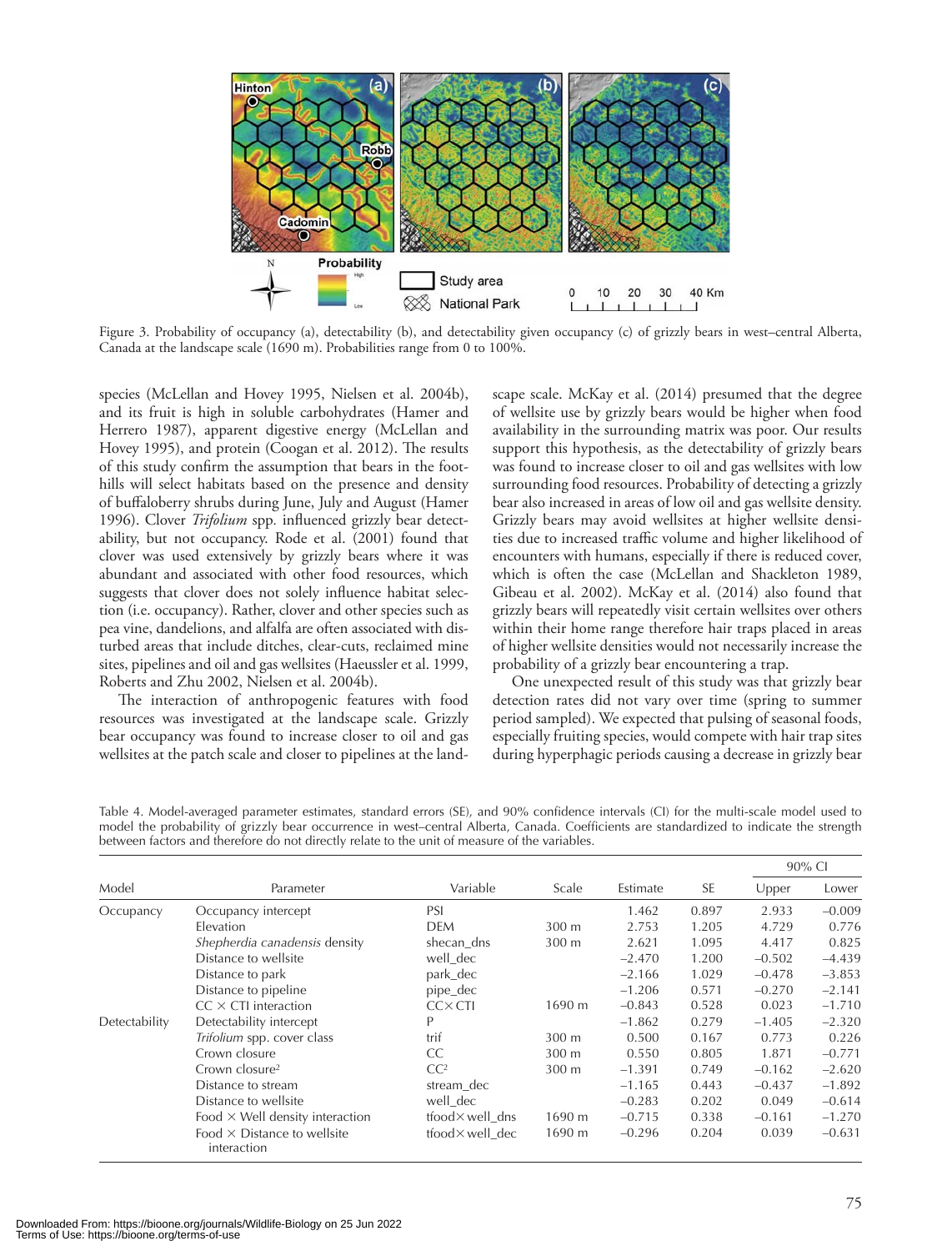Table 5. Area under the curve (AUC) scores for individual and multi scale models used to predict grizzly bear occurrence and detectability in west–central Alberta, Canada. At each scale, the predictive ability of occupancy models (PSI) and detectability given occupancy  $(PSI \times P)$  models were assessed. Predictive ability was assessed across two areas: the 2011 study area and the larger Yellowhead Population Unit.

|                      |                |                              | AUC by study area |       |
|----------------------|----------------|------------------------------|-------------------|-------|
| Scale                | Model          | Description                  | 2011              | YΗ    |
| 300 m                | $PSI \times P$ |                              | 0.543             | 0.768 |
| $300 \text{ m}$      | PSI            |                              | 0.529             | 0.705 |
| $1690 \; \mathrm{m}$ | $PSI \times P$ |                              | 0.662             | 0.618 |
| $1690 \; \mathrm{m}$ | PSI            |                              | 0.606             | 0.658 |
| Multi-scale          | $PSI \times P$ | all variables                | 0.507             | 0.672 |
| Multi-scale          | PSI            | all variables                | 0.567             | 0.699 |
| Multi-scale          | $PSI \times P$ | without wellsite<br>variable | 0.472             | 0.677 |
| Multi-scale          | PSI            | without wellsite<br>variable | 0.654             | 0.757 |

detections. No support was found for this hypothesis. One possibility is that the blood lure at a hair trap site (suggesting the presence of carrion) may be as attractive to bears as fruit during hyperphagia when bears must accumulate considerable mass before the denning period. Male bears in particular rely more on animal protein than do females to sustain their larger size (Jacoby et al. 1999, Hobson et al. 2000). As a result, grizzly bears may not discriminate between fruit and animal protein, effectively eliminating any competition of the hair trap site with berry crops.

It is also possible that sampling did not extend far enough into the hyperphagic period to adequately address this question. Grizzly bears do not enter the den until November (Graham and Stenhouse 2014), with the berry season running from August to October (Nielsen et al. 2004a).



Figure 4. Predicted probability of detection given occupancy (PSI  $\times$  P) for grizzly bears in the Yellowhead Population Unit using a multi-scale model that combined model results from the patch (300 m) and the landscape (1690 m) scale analyses.

Sampling for this study would have only overlapped with the first month of the berry season, which may be insufficient if berries are slow to emerge or ripen. Due to a wetter than normal summer, berry production appeared to be later than normal within our study area. It is possible that competition between hair trap sites and berry crops would be more apparent had sampling extended into September or October. An extended sampling season would therefore be more valuable, potentially, than completing a second season of sampling. Most of the variables identified in our results are unlikely to vary significantly year to year, such as elevation, canopy cover, and streams. Likewise, pipelines and wellsites are prominent features on the landscape and regeneration of these features is slow. As a result, it's unlikely that the factors affecting grizzly bear detection identified in this study would themselves change, although the strength of some factors could fluctuate as a result annual variation in local habitat conditions.

Model performance was assessed using detection– nondetection data from the 2004 grizzly bear DNA hair trap survey. Model predictive performance for the 2011 study area was generally poor. The number of variables included in the models was limited due to the study's small sample size – a result of logistical constraints (two week sessions) resulting in 60 sites sampled over a 1500-km2 study area, but repeatedly sampled across six sessions. Although grizzly bear habitat models alone typically include between 6 and 24 variables (Mace et al. 1999, Apps et al. 2004, Nielsen et al. 2006), model complexity in this study was limited to a maximum of eight variables. Small numbers of site level observations of spatial variables can lead to an increase in type II errors where one fails to detect significance when present. Hierarchical model building and the testing of every variable within a theme reduced the risk of excluding a significant variable while over parameterization was reduced by limiting variables within a theme from the univariate analysis and the use of AIC to penalize for over-fitting. Because the number of observations was the number of sites  $\times$  the number of sessions (60 sites  $\times$  6 session = 360 observations), over-fitting was not a concern. This study – with 50 km2 cells and six sampling sessions – is considered a robust study design (Boulanger et al. 2002) with an adequate number of observations for modeling variation in detection probabilities. Nonetheless, a greater number of sites would improve our ability to consider complex models of both occupancy and detectability simultaneously.

There are several factors that likely affect the success of hair trap sites that were not included in this study. Wind, air temperature, relative humidity, precipitation and other local weather conditions could affect how the scent of the lure disperses through air or even degrade a scent (Syrotuck 1972, Pearsall and Verbruggen 1982, Snovak 2004, Smith et al. 2005, Harrison 2006). Biological factors (e.g. age, sex, reproductive status, health) and individual bear behaviours may also affect how a grizzly bear is attracted to a hair trap site (Boulanger et al. 2004). We minimized the risk of sexbased heterogeneity by using a cell size that is relatively small compared to the average home range size of a female grizzly bear with cubs (Boulanger et al. 2004). Because sites are not moved, fixed sites are thought to increase risk of behavioural bias due to habituation to a site (Boulanger et al. 2006). In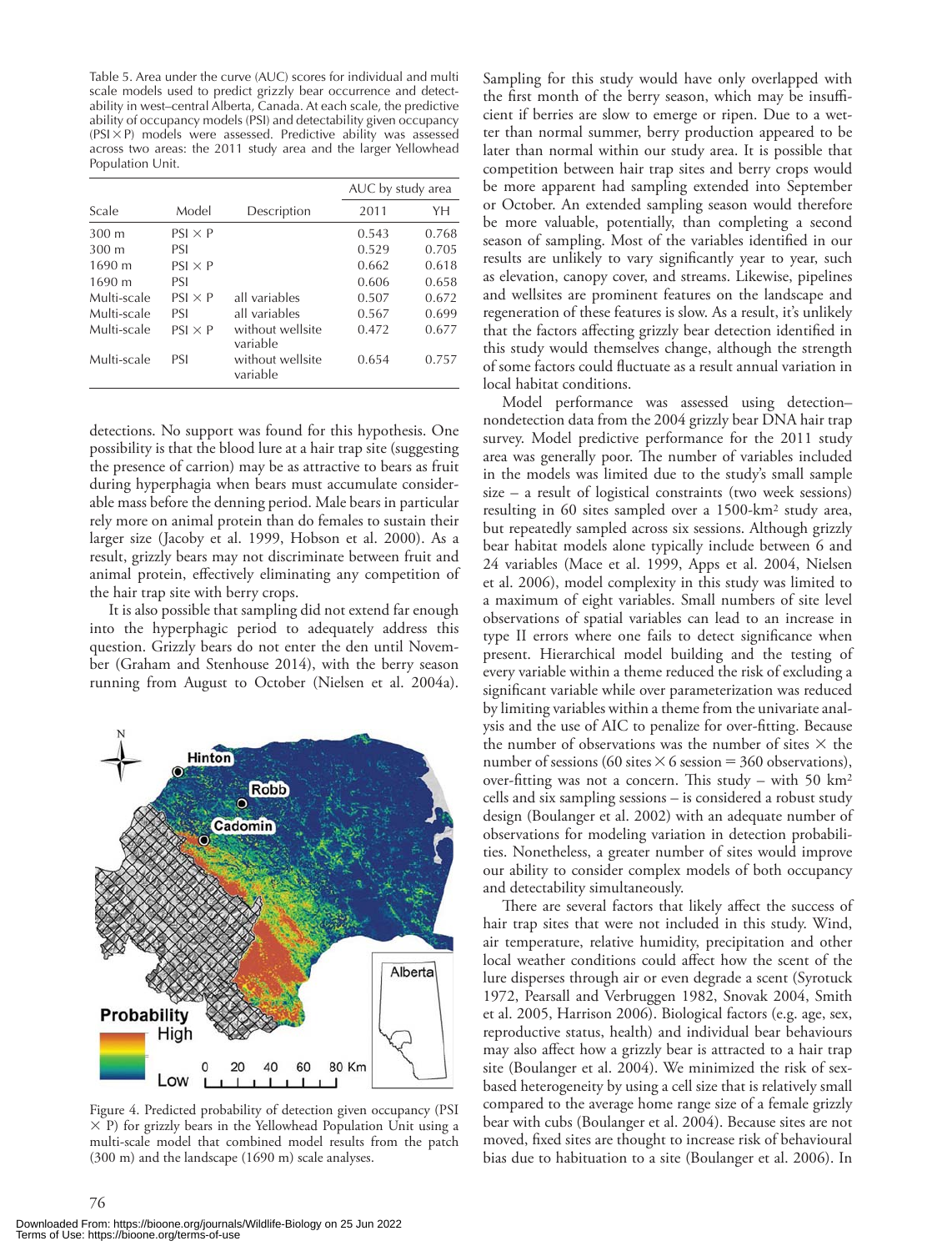a comparison of fixed and moved sites, however, Boulanger et al. (2006) did not find a difference in capture frequencies between the two methods. Similarly, a separate analysis of our data by J. Boulanger (Integrated Ecological Research, unpubl. data) did not find evidence of a behavioural response due to previous handling and/or capture.

Overall, the same sources of heterogeneity exist in moved and fixed designs and no one source of heterogeneity is amplified for fixed sites. Consequently, the fixed design is capable of robust and precise estimates of abundance given an adequate cell size and number of sampling sessions. When the cell size is the same, projects using fixed sites are significantly less expensive than projects that move sites between sessions (Boulanger et al. 2006), making it an appealing option for long term monitoring. By demonstrating the importance of environmental conditions and resources for grizzly bear detection, this study can help to guide optimal placement of fixed hair trap sites. Optimal placement of fixed hair trap sites will increase detection rates and help, in part, to ensure the most cost-effective monitoring results.

Nonetheless, grizzly bears will remain logistically challenging to monitor. Remote cameras could be used to better understand the proportion of bears that encounter a fixed site but do not leave hair, which could better inform detection probabilities of DNA hair traps. To further reduce costs of monitoring, future studies should investigate the detection probabilities of other DNA sampling methods such as scat and hair collected from rub trees (alone and in combination). A better understanding of search effort and optimal study design for long term trend monitoring using a multi DNA source approach is also needed. Lastly, given that grizzly bears are a recovering species in Alberta, a better understanding of how grizzly bear occupancy and detectability varies near the eastern range edge would aid monitoring in this area, which is important for measuring range expansion and the success of recovery efforts.

*Acknowledgements –* the authors Henrik Andrén and Dr. Gernot Segelbacher whose insightful and constructive comments helped increase the quality of our manuscript. We also thank L. Dewart, E. Vandervalk and K. England for field work and sample collection. The authors thank K. Graham and T. McKay for various help with the project as well as C. Nielsen, J. Duval and J. Cranston for assistance with GIS. Funding for this project was provide by the Foothills Research Institute, Alberta Innovates, Natural Sciences and Engineering Research Council of Canada (NSERC), Alberta Conservation Association (ACA), Alberta Environment and Sustainable Resource Development (AESRD), Yellowstone to Yukon (Y2Y), the Applied Conservation Ecology laboratory (<www.ace-lab.org/>), and the University of Alberta Faculty of Graduate Studies and Research.

# **References**

- Alldredge, M. W. et al. 2007. Factors affecting aural detections of songbirds. – Ecol. Appl. 17: 948–955.
- Apps, C. et al. 2004. Estimating grizzly bear distribution and abundance relative to habitat and human influence. – J. Wildl. Manage. 68: 138–152.
- Bailey, L. L. et al. 2004a. Estimating site occupancy and species detection probability parameters for terrestrial salamanders. – Ecol. Appl. 14: 692–702.
- Bailey, L. L. et al. 2004b. Estimating detection probability parameters for *Plethodon* salamanders using the robust capture– recapture design. – J. Wildl. Manage. 68: 1–13.
- Balas, C. J. 2008. The effects of conservation programs on amphibians of the prairie pothole region's glaciated plain. – PhD thesis, Humboldt State Univ., California, USA.
- Boulanger, J. et al. 2002. A meta-analysis of grizzly bear DNA mark–recapture projects in British Columbia, Canada. – Ursus 13: 137–152.
- Boulanger, J. et al. 2004. Sources of heterogeneity bias when DNA mark–recapture sampling methods are applied to grizzly bear (*Ursus arctos*) populations. – J. Mammal. 85: 618–624.
- Boulanger, J. et al. 2005. Grizzly bear population and density estimates for the Alberta 3B and 4B Grizzly Bear Management Area. – Alberta Sustainable Resource Development, Hinton, AB.
- Boulanger, J. et al. 2006. An empirical test of DNA mark– recapture sampling strategies for grizzly bears. – Ursus 17: 149–158.
- Brown, J. et al. 1996. The geographic range: size, shape, boundaries and internal structure. – Annu. Rev. Ecol. Syst. 27: 597–623.
- Buckland, S. T. et al. 1996. Predicting distributional change, with application to bird distributions in northeast Scotland. – Global Ecol. Biogeogr. 5: 66–84.
- Burnham, K. P. and Anderson, D. R. 2002. Model selection and multimodel inference: a practical information-theoretic approach, 2nd edn. – Springer.
- Chen, G. et al. 2009. Factors affecting detection probability in plant distribution studies. – J. Ecol. 97: 1383–1389.
- Ciarniello, L. M. et al. 2007. Grizzly bear habitat selection is scale dependent. – Ecol. Appl. 17: 1424–1440.
- Connell, J. H. 1961. Influence of interspecific competition and other factors on distribution of barnacle *Chthamalus stellatus*. – Ecology 42: 710–723.
- Conway, C. J. and Gibbs, J. P. 2011. Summary of intrinsic and extrinsic factors affecting detection probability of marsh birds. – Wetlands 31: 403–411.
- Conway, C. J. et al. 2004. Factors affecting detection probability of California Black Rails. – J. Wildl. Manage. 68: 360–370.
- Coogan, S. C. P. et al. 2012. Spatial and temporal heterogeneity creates a "brown tide" in root phenology and nutrition. – ISRN Ecol. 608257.
- Gessler, P. et al. 1995. Soil–landscape modeling and spatial prediction of soil attributes. – Int. J. Geogr. Inf. Syst. 9: 421–432.
- Gibeau, M. et al. 2002. Grizzly bear response to human development and activities in the Bow River Watershed, Alberta, Canada. – Biol. Conserv. 103: 227–236.
- Graham, K. and Stenhouse, G. 2014. Home range, movements and denning chronology of grizzly bears (*Ursus arctos*) in west–central Alberta. – Can. Field Nat. 128: 223–234.
- Graham, K. et al. 2010. Spatial and temporal use of roads by grizzly bears in west–central Alberta. – Ursus 21: 43–56.
- Gu, W. D. and Swihart, R. K. 2004. Absent or undetected? Effects of non-detection of species occurrence on wildlife-habitat models. – Biol. Conserv. 116: 195–203.
- Haeussler, S. et al. 1999. Plant community responses to mechanical site preparation in northern interior British Columbia. – Can. J. For. Res. 29: 1084–1100.
- Hamer, D. and Herrero, S. 1987. Wildfire's influence on grizzly bear feeding ecology in Banff National Park, Alberta. – In: Bears: their biology and management. A selection of papers from the 7th Int. Conf. on Bear Research and Management, Vol. 7. Int. Ass. for Bear Res. and Manage., pp. 179–186.
- Hamer, D. 1996. Buffaloberry [*Shepherdia canadensis* (L) Nutt] fruit production in fire-successional bear feeding sites. – J. Range Manage. 49: 520–529.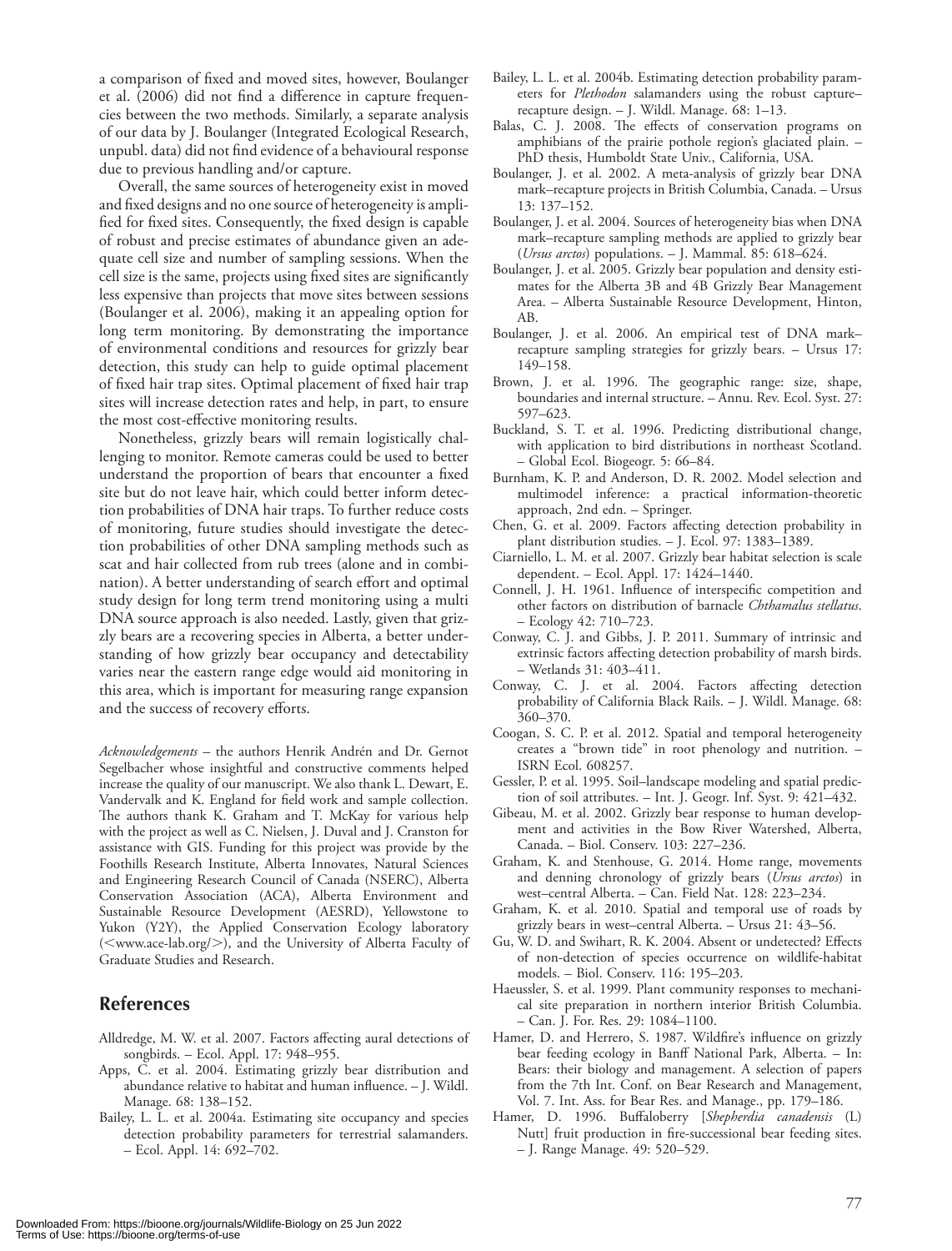- Harrison, R. L. 2006. A comparison of survey methods for detecting bobcats. – Wildl. Soc. Bull. 34: 548–552.
- Hilker, T. et al. 2011. Biweekly disturbance capture and attribution: case study in western Alberta grizzly bear habitat. – J. Appl. Remote. Sens. 053568–053568.
- Hinsley, S. A. et al. 1995. Habitat and landscape factors influencing the presence of individual breeding bird species in woodland fragments. – J. Avian Biol. 26: 94–104.
- Hobson, K. et al. 2000. Using stable carbon (delta C-13) and nitrogen (delta N-15) isotopes to infer trophic relationships among black and grizzly bears in the upper Columbia River basin, British Columbia. – Can. J. Zool. 78: 1332–1339.
- Hosmer, D. W. and Lemeshow, S. 2000. Applied logistic regression, 2nd edn. – Wiley.
- Jacoby, M. et al. 1999. Trophic relations of brown and black bears in several western North American ecosystems. – J. Wildl. Manage. 63: 921–929.
- Kendall, K. C. et al. 2008. Grizzly bear density in Glacier National Park, Montana. – J. Wildl. Manage. 72: 1693–1705.
- Kendall, K. C. et al. 2009. Demography and genetic structure of a recovering grizzly bear population. – J. Wildl. Manage. 73:  $3 - 17$ .
- Kery, M. 2002. Inferring the absence of a species a case study of snakes. – J. Wildl. Manage. 66: 330–338.
- Kopatz, A. et al. 2013. A modification of the hair-trapping method for surveillance of problematic bear activity close to a farm-a case study from the Pasvik Valley in Norway. – Ann. Zool. Fenn. 50: 327–332.
- Krishna, Y. C. et al. 2008. Habitat factors affecting site occupancy and relative abundance of four-horned antelope. – J. Zool. 276: 63–70.
- Long, R. A. 2008. Designing effective noninvasive carnivore surveys. – In: Long, R. A. et al. (eds), Noninvasive survey methods for carnivores. Island Press, pp. 8–45.
- Lukacs, P. M. and Burnham, K. P. 2005. Review of capturerecapture methods applicable to noninvasive genetic sampling. – Mol. Ecol. 14: 3909–3919.
- Mace, R. et al. 1996. Relationships among grizzly bears, roads and habitat in the Swan Mountains, Montana. – J. Appl. Ecol. 33: 1395–1404.
- Mace, R. et al. 1999. Landscape evaluation of grizzly bear habitat in western Montana. – Conserv. Biol. 13: 367–377.
- MacKenzie, D. I. 2006. Occupancy estimation and modeling: inferring patterns and dynamics of species occurrence. – Elsevier.
- MacKenzie, D. et al. 2002. Estimating site occupancy rates when detection probabilities are less than one. – Ecology 83: 2248–2255.
- Mancke, R. G. and Gavin, T. A. 2000. Breeding bird density in woodlots: effects of depth and buildings at the edges. – Ecol. Appl. 10: 598–611.
- Manel, S. et al. 2001. Evaluating presence–absence models in ecology: the need to account for prevalence. – J. Appl. Ecol. 38: 921–931.
- Martin, P. 1983. Factors influencing globe huckleberry fruit production in western Montana. – Int. Conf. on Bear Res. and Manage., pp. 159–165.
- McDermid, G. J. et al. 2005. Remote sensing for large-area, multi-jurisdictional resource management. – Prog. Phys. Geog. 29: 1–26.
- McKay, T. et al. 2014. Wellsite selection by grizzly bears *Ursus arctos* in west–central Alberta. – Wildl. Biol. 20: 310–319.
- McLellan, B. and Shackleton, D. 1989. Immediate reactions of grizzly bears to human activities. – Wildl. Soc. B. 17: 269–274.
- McLellan, B. and Hovey, F. 1995. The diet of grizzly bears in the Flathead River Drainage of southeastern British Columbia. – Can. J. Zool. 73: 704–712.
- McLellan, B. and Hovey, F. 2001. Habitats selected by grizzly bears in a multiple use landscape. – J. Wildl. Manage. 65: 92–99.
- Mills, L. S. et al. 2000. Estimating animal abundance using noninvasive DNA sampling: promise and pitfalls. – Ecol. Appl. 10: 283–294.
- Moore, I. D. et al. 1993. Terrain attributes: estimation methods and scale effects. – In: Jakeman, A. J. et al. (eds), Modeling change in environmental systems. Wiley, pp. 189–241.
- Mowat, G. and Strobeck, C. 2000. Estimating population size of grizzly bears using hair capture, DNA profiling and mark– recapture analysis. – J. Wildl. Manage. 64: 183–193.
- Mowat, G. et al. 2002. Grizzly and black bear densities in interior British Columbia. – Can. For. Products Ltd. and B.C. Ministry of Water, Land and Air Protection, pp. 1–38.
- Munro, R. H. M. et al. 2006. Seasonal and diel patterns of grizzly bear diet and activity in west–central Alberta. – J. Mammal. 87: 1112–1121.
- Nadeau, C. P. et al. 2008. Maximizing detection probability of wetland-dependent birds during point-count surveys in northwestern Florida. – Wilson J. Ornithol. 120: 513–518.
- Naves, J. et al. 2003. Endangered species constrained by natural and human factors: the case of brown bears in northern Spain. – Conserv. Biol. 17: 1276–1289.
- Nellemann, C. et al. 2007. Terrain use by an expanding brown bear population in relation to age, recreational resorts and human settlements. – Biol. Conserv. 138: 157–165.
- Nichols, J. D. 1992. Capture–recapture models. BioScience 42: 94–102.
- Nielsen, S. 2005. Habitat ecology, conservation, and projected population viability of grizzly bears (*Ursus arctos* L.) in west– central Alberta, Canada. – PhD thesis, Univ. of Alberta, AB.
- Nielsen, S. E. et al. 2002. Modeling grizzly bear habitats in the Yellowhead Ecosystem of Alberta: taking autocorrelation seriously. – Ursus 13: 45–56.
- Nielsen, S. et al. 2004a. Modelling the spatial distribution of human caused grizzly bear mortalities in the Central Rockies ecosystem of Canada. – Biol. Conserv. 120: 101–113.
- Nielsen, S. et al. 2004b. Grizzly bears and forestry II. Distribution of grizzly bear foods in clearcuts of west–central Alberta, Canada. – For. Ecol. Manage. 199: 67–82.
- Nielsen, S. et al. 2006. A habitat-based framework for grizzly bear conservation in Alberta. – Biol. Conserv. 130: 217–229.
- Nielsen, S. E. et al. 2009. Identification of priority areas for grizzly bear conservation and recovery. – J. Conserv. Planning 5: 38–60.
- Nielsen, S. E. et al. 2010. Dynamic wildlife habitat models: seasonal foods and mortality risk predict occupancy–abundance and habitat selection in grizzly bears. – Biol. Conserv. 143: 1623–1634.
- Nielsen S. E. et al. 2013. Environmental, biological and anthropogenic effects on grizzly bear body size: temporal and spatial considerations. – BMC Ecol. 13, 31.
- Nupp, T. E. and Swihart, R. K. 1996. Effect of forest patch area on population attributes of white-footed mice (*Peromyscus leucopus*) in fragmented landscapes. – Can. J. Zool. 74: 467–472.
- O'Connell Jr, A. F. et al. 2006. Estimating site occupancy and detection probability parameters for meso-and large mammals in a coastal ecosystem. – J. Wildl. Manage. 70: 1625–1633.
- Odell, E. A. and Knight, R. L. 2001. Songbird and medium-sized mammal communities associated with exurban development in Pitkin County, Colorado. – Conserv. Biol. 15: 1143–1150.
- Odom, R. H. et al. 2001. Developing a habitat model for the endangered Virginia northern flying squirrel (*Glaucomys sabrinus fuscus*) in the Allegheny Mountains of West Virginia. – Biol. Conserv. 99: 245–252.
- Paetkau, D. 2003. An empirical exploration of data quality in DNA-based population inventories. – Mol. Ecol. 12: 1375–1387.